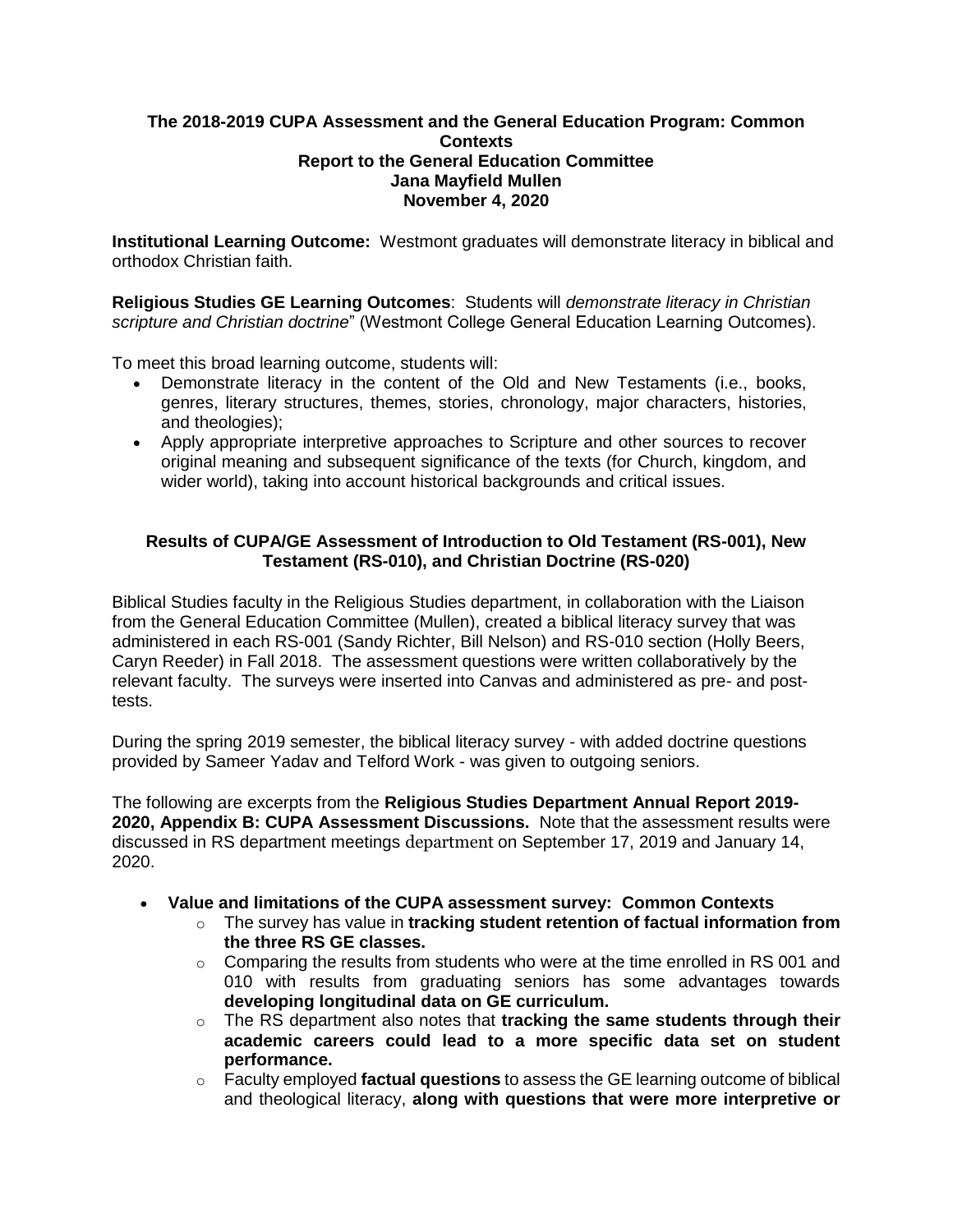**constructive in nature** to assess the GE learning outcome of interpretive approaches.

- $\circ$  Due to the limitations of the survey design, the majority of the questions were concerned with content (testing students' biblical and theological literacy).
- o **In our two discussions, professors identified specific course structure, pedagogies, and assessments (including essays, more creative assignments, class discussions, and exams) as more useful for developing and assessing interpretive skills.**

## **CUPA Survey, GE Learning Outcomes, and RS Departmental Goals**

- $\circ$  It is useful to note particular areas in which the percentages of correct answers either dropped sharply or rose significantly between the survey administered to RS 001 and 010 students and graduating seniors.
- $\circ$  Since the assessment survey was created by the collaboration of professors teaching different sections of the three GE classes, **it is likely that certain questions reflected the vocabulary, focal issues, or concerns addressed primarily by a particular professor. As such, the results for individual questions are less useful in tracking weak areas in the department.**
- o **Questions which showed strong performance or increased performance tend to reflect "big picture" concerns (more on the interpretive side of our GE learning outcomes)** – for instance, reflecting on the location of major biblical themes in the narrative, the meaning of core concepts like "kingdom of God," and similar issues. **The stronger performance on these questions than on more specific content-based questions affirms certain departmental strengths.**
- o On **some questions**, however, the **weaker performance of students enrolled in RS 001 and 010 suggests that time for reflection and reinforcement of key themes is necessary for student retention of material.**
- o We are pleased with the strong showing on **these bigger picture questions as a result, though there is of course room for improvement.** In particular, **we question whether the poorer in-course performance on some big picture questions (than on the senior survey) is a weakness to address, or whether it reflects a normal trajectory of student development over their college careers.** This question requires more analysis.

#### **Pedagogical Practices**

- o One concern is the overlap between the three GE courses.
	- Because students can take RS 001 and 010 in any order, and because some students also take RS 020 before RS 001 and 010, each professor has developed strategies for teaching or reviewing material from the other GE courses as necessary.
	- The overlap between GE classes functions to reinforce particular themes and concerns for students. (This factor can help explain why seniors might perform better on particular questions than students enrolled in RS 001 and 010.)
- $\circ$  RS GE professors are keen to develop students' ability to read texts well, know how to identify and ask appropriate questions, how to go about interpreting texts, and how to think theologically about particular issues.
	- These skills move beyond an understanding of content (that is, biblical and theological literacy).
	- They are more difficult to assess with multiple choice survey questions.